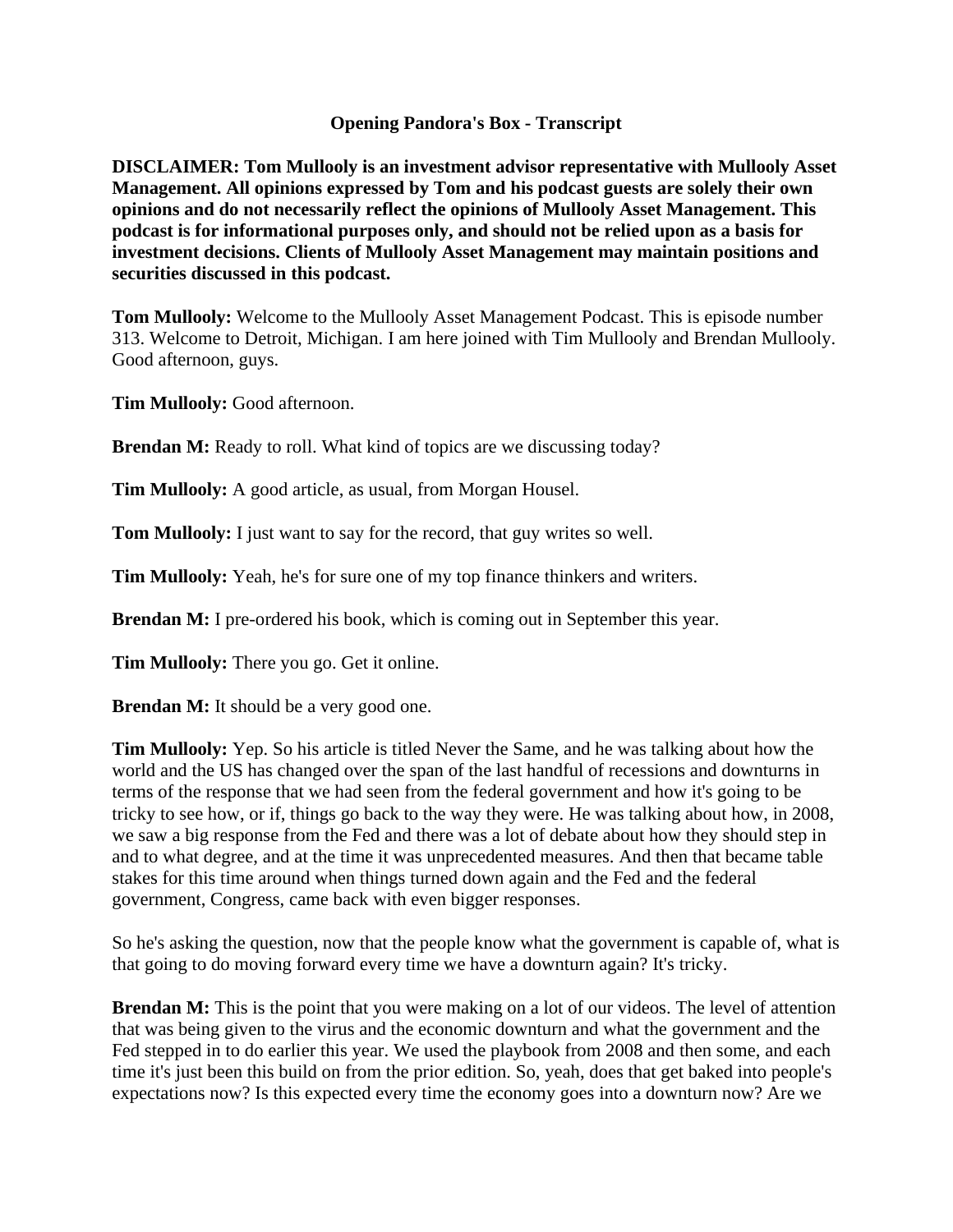going to expect all the same measures that we've taken this time to be trotted out again and then some?

**Tim Mullooly:** Right, like where's my \$1,200 check when the next recession comes or \$600 extra in unemployment benefits? Are those going to be the table stakes moving forward?

**Tom Mullooly:** I will say that, as you pointed out, the Fed has gotten a lot smarter with each recession that comes along, or each economic crisis that they have to deal with. They're a learning machine in the sense that they learn what worked and what didn't work, at what pace they need to move.

**Brendan M:** Yeah. How long did it take them in the last recession to start ... Quantitative easing was a concept then, and then they instituted it. But how long did it take them to get that going?

**Tom Mullooly:** It wasn't called quantitative easing, but the first bond purchases that they did were in December of 2008. The world had ended in September of '08.

**Brendan M:** The Fed was doing stuff on the repo market at the end of last year, and we didn't even know any of this was coming-

**Tim Mullooly:** This was November of last year.

**Brendan M:** Right. And everything was great then in the economy. Things were going really well, and they were still stepping in to do stuff, which is, I think I'm calling that a direct result of what they did in 2008, because they were still using the playbook from then to say, "Hey, this looks kind of fishy like it did back then. Let's shore things up."

**Tom Mullooly:** Now they did overnight repurchases and things like that in the '70s and '80s, but nothing, I mean, nothing to the magnitude that they did in 2008 and '09, and certainly nothing like what they did in 2019. There were daily articles on places like Zero Hedge, where they were like, "What is going on? There must be a bank failure going on that we don't know about because what the Fed is doing now in the overnight repurchase market is record setting." So it's eyepopping with the numbers that they're using.

**Brendan M:** They're doing this stuff really fast. And I don't know, I mean, maybe some credit needs to be given to Mnuchin because the Treasury Secretary needed to approve a lot of these things that the Fed did. So some of the new stuff they did this time, they're out there literally buying ETFs and corporate bonds from people, which we've never seen before now. But they've been given the runway to do this stuff pretty much at will. Maybe that's a result of having somebody like Mnuchin who understands, obviously, the industry, based on coming from Goldman. He knows what these places need and the support they need to get.

**Tim Mullooly:** I think it's tricky though, because it's hard to critique what they did, because up until this point, like right now, it does seem like it's working, but at the same time, it's what is this going to do to the economy moving forward? And there are going to be unintended consequences that we didn't see. What's the consequence of essentially printing all this money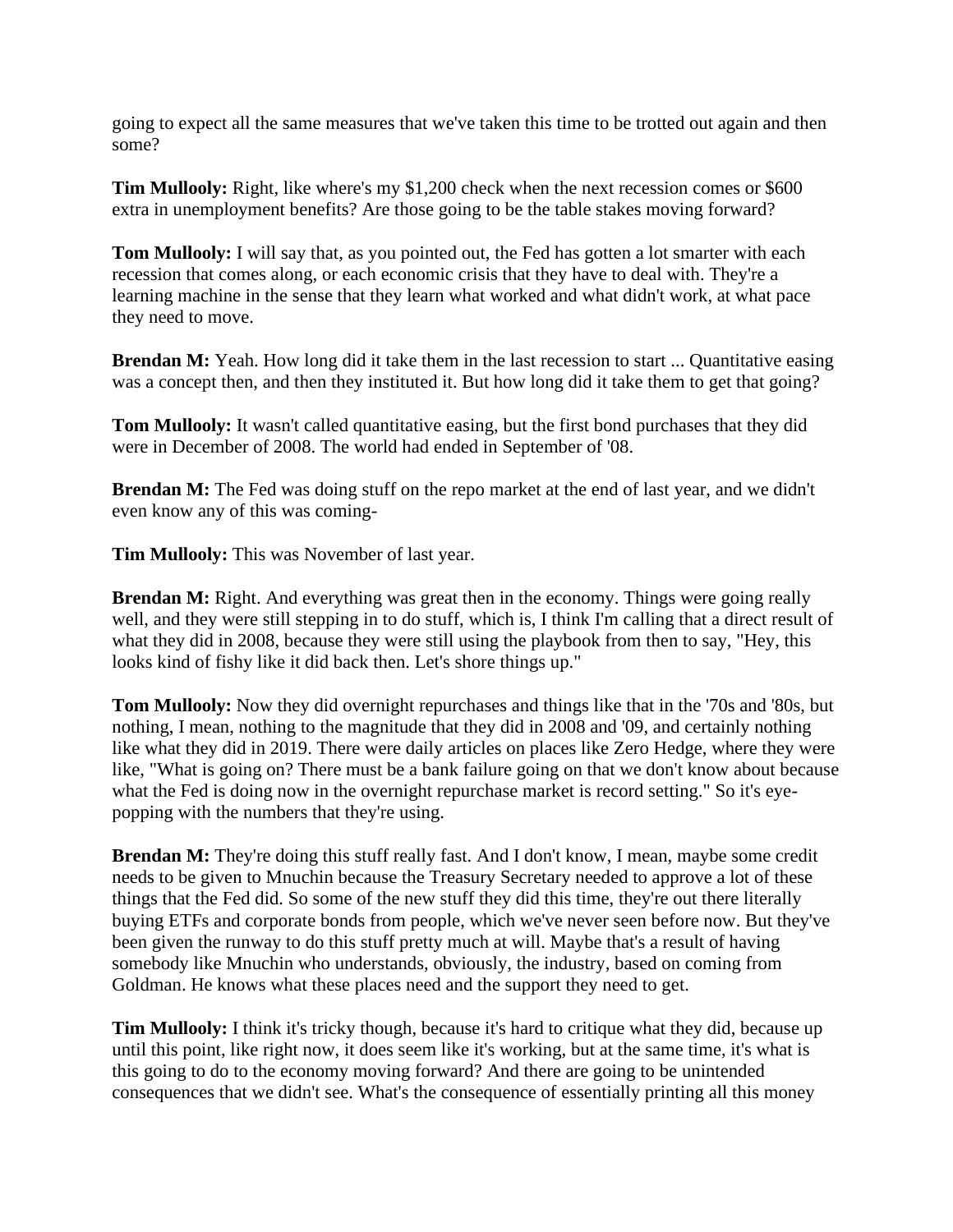and giving it to the individuals? Same thing with the money for corporations, with the PPP loans and stuff like that. Will the extra unemployment benefits end up backfiring in a sense? It's hard to predict what's going to happen, but there is a dangerous aspect to it.

**Tom Mullooly:** The slippery slope.

**Tim Mullooly:** They're changing the game forever in a sense, because now the people know what they can do.

**Tom Mullooly:** And I've even said this on the phone to a few people lately. What are they going to do the next time there's a slowdown in the economy? So one of the things we said before we turned the microphone on is that recessions in the past, if you open up the textbooks that we all read in college, these recessions used to last a year, 18 months, sometimes even longer than that. I mean the depression, depending on where you draw the line, was seven years, 10 years. It ended in World War II. But each of these recessionary periods, at least in my recent memory, have gotten shorter and shorter and shorter and shorter. I swear, we're going to have a recession that's going to be a week.

**Brendan M:** Yeah, I get your point, but that could also just be the sign of a more mature economy and one that's also got its currency as a reserve currency for the entire world, which I think backstops a lot of the government spending that's going on.

**Tom Mullooly:** It helps everything.

**Brendan M:** If the dollar wasn't the gold standard, so to speak, of currencies, if other countries didn't want our treasury bonds, didn't want our currency, we might run into a different situation. That's where you run into hyper-inflationary environments, if you do this thing, and you don't have the level of credibility that the United States does. But when in history has a country with the level of respect that the United States has now, when has that existed and when have they tried this stuff? It's all new. So, we don't know what the limits are in terms of, is there an end to this? Does there have to be an end to this? I don't know.

**Tom Mullooly:** So there was a debate in Congress, and I think this ties in, Tim, with the point you're trying to make. Through the end of '08 and into '09, it was like, we have to do something for people who are being laid off from their jobs. And all that debate out of Washington, we didn't wind up with money in people's hands. We wound up with cash for clunkers. That was the best they could do.

**Brendan M:** And money to corporations, not the people.

**Tom Mullooly:** Right. They had incentives, tax incentives. But now kind of a different approach.

**Tim Mullooly:** Yeah. I mean, this time they did that and then Congress was able to pass these extra unemployment benefits and send the stimulus checks out to people, which seems like it has helped, but it's going to be a tough conversation. When they set this out in the beginning, it's like,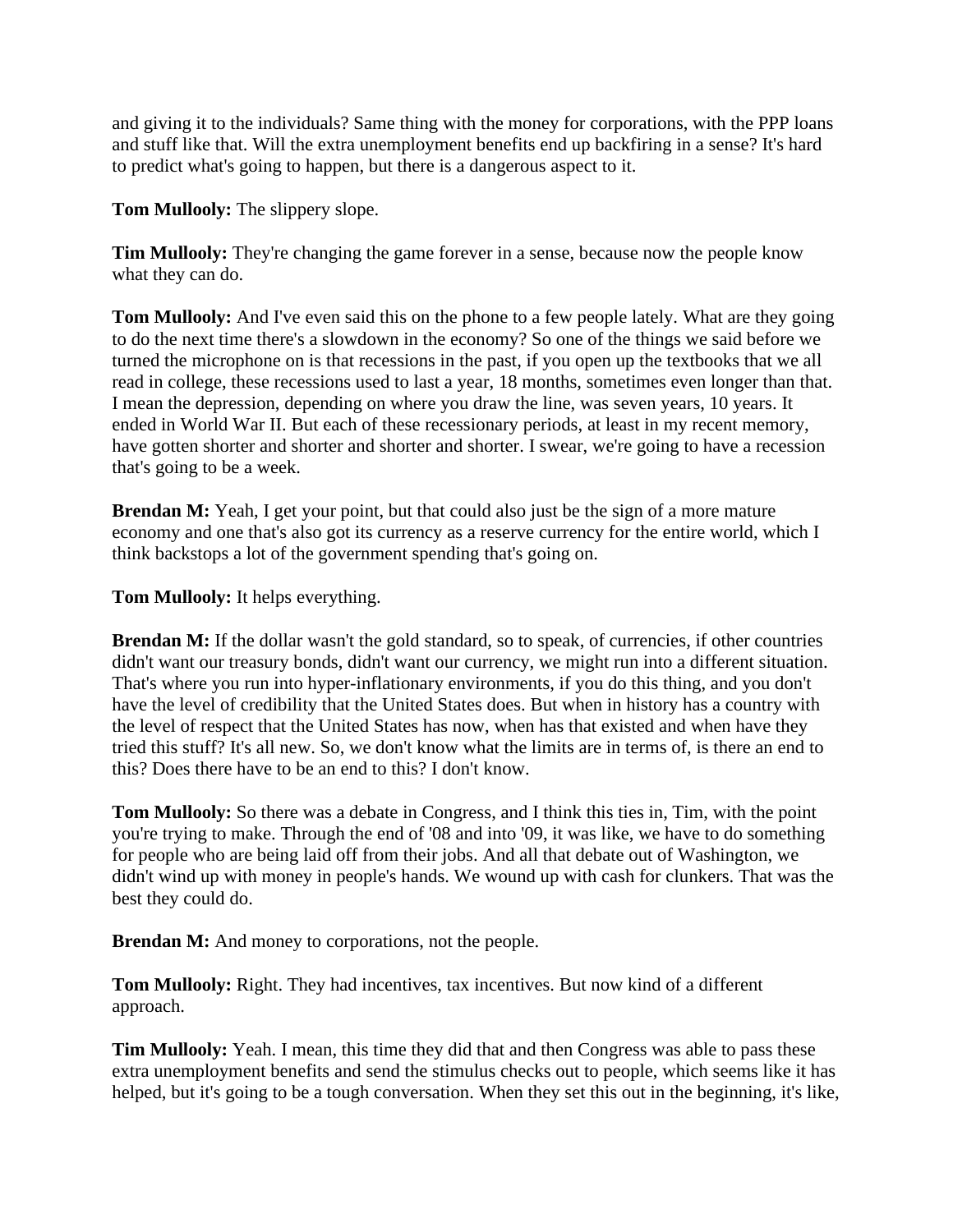"Hey, these extra benefits are going to run out at the end of July. And now we're at the end of June and 19, 20 million people are still unemployed and their benefits are going to run out at the end of July." And it's like, "Well, how are we going to go back to life without the extra money every week when we know that the government can afford to just give it to us?" So that's a point that Morgan brought up too. He was like, "I feel like the extra unemployment benefits are going to exist in perpetuity in some extent. It might not be the full \$600 a week extra, but they have to raise the stakes at least a little bit from the floor that it was at."

**Brendan M:** Which elected official with elections upcoming in just a few months is going to be the one to get religion and say, "Hey, we can't do any more of this spending"? That's popular with literally no one.

**Tim Mullooly:** Because now everybody knows that it's not true to an extent.

**Brendan M:** And if you're going to be the person to take a stand and say, "Hey, I'm going to hold this up if we need to get it through Congress again for approval to get more money into the hands of the people that need it now. I'm going to be the one to hold it up and get all the bad press for this." I mean, I hope you're not up for reelection in November because regardless of where you are on the political spectrum, that's going to be very unpopular.

**Tom Mullooly:** So I think it was 2001 or 2002, President Bush sent every family \$2,000. And if you just adjust for inflation and fast forward a little bit, if you took that \$600 extra per week and wrapped it up into 12 weeks, I mean, you're talking about \$7,000 or \$8,000. I'm doing this math in my head. But I just look at that and say, "Gosh, I hope people remember that this is a temporary thing." And so I think the revolt is going to happen in the sense that people, when they start to realize that this extra \$600 a week may be going away, as unpopular as that may seem, they have to be ready for it. I look at it from a business owner's perspective and say, "Whoa, whoa, whoa, whoa, whoa, extra \$600 a week, that's \$30,000 a year," if you're annualizing that. That's like paying someone's \$16 or \$17 an hour, that becomes your new minimum wage.

**Tim Mullooly:** It's a slippery slope, for sure.

## **Tom Mullooly:** It is.

**Brendan M:** I think what will cause them to extend stuff like this is if they turn all of it off, if they don't reach a decision before these mandates are supposed to end and the stock market starts going down, or the economy starts to get worse in terms of the data that's coming out, then they will do something because all of the elected officials care about the economy, regardless of their colors. So they may play hard ball beforehand, but if it turns out that ... That'll be the ultimate signal, I think, if this wasn't enough. If they don't extend it and things start to get worse, in stocks especially, they will come back to the table and send more money to people. They care about what the market's doing.

**Tim Mullooly:** Yeah. I mean, you said it's a temporary thing and people need to be ready for it to go away. And the revolt will come. People will get upset when it does go away. But if I'm one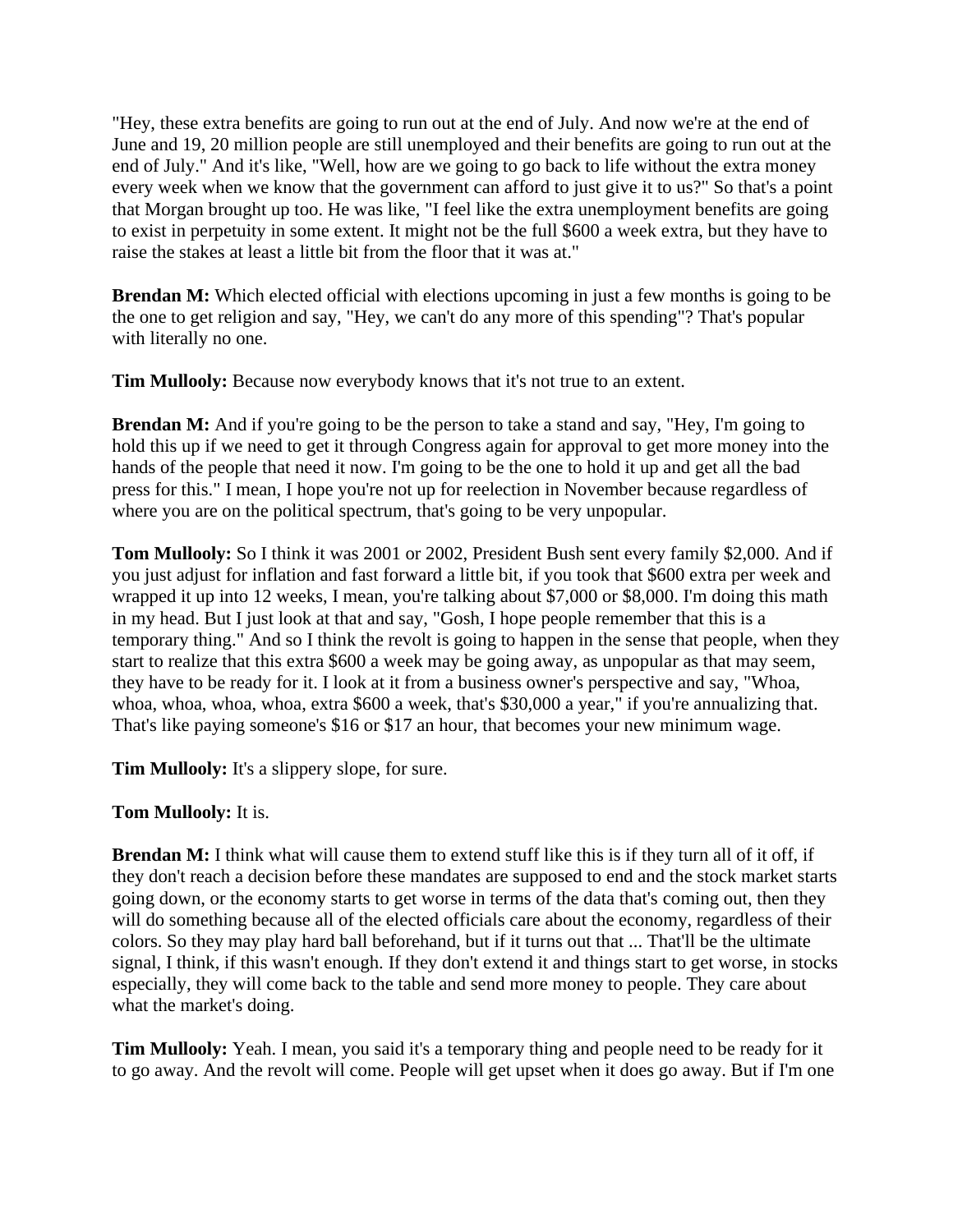of those people that was getting the extra money and it's temporary, I'm asking why. Why is it temporary? You can afford to continue to send me the money.

**Brendan M:** Now you're just choosing questions. Beforehand, it wasn't maybe even a possibility that we ...

**Tim Mullooly:** I didn't know it was a thing.

**Brendan M:** But now it's there. So it's okay, now you're willingly choosing not to help me when we know that you can, because you have in the past. That's even more unpopular than before.

**Tom Mullooly:** You're right. It's funny in the sense that 11, 12 years ago in the last recession, people were discussing moral hazard in the sense that they would live in the house and not pay their mortgage. And for a year and a half, they weren't being kicked out of their houses. And so you created this situation where people could choose not to pay their mortgage and there weren't very many repercussions. Now we're talking about doing this on a national level. Let's just give people money because the money that they're handing out doesn't even come close to the taxes that they collect in terms of a total amount of gross receipts that they get from taxpayers. They're handing out more.

**Brendan M:** I think the difference is that there used to be the people in government who would say that they couldn't do stuff because of deficit spending. But in the last several years, that's just been proven to be a total farce on both sides of the spectrum. Nobody cares about deficit spending. Everything we've done, even before we were doing this stuff to help with the economic situation with the virus, we were doing tax cuts. So there's no political party anymore who cares about the deficit spending because caring about the deficit spending cuts things that are popular with their constituents. And so people are going to do things that the people they're supposed to be representing in the aggregate want them to do. And I just don't know who is going to take the stand and say, "We're not doing this," because they're basically laying their livelihood as a politician on the line.

**Tom Mullooly:** They're laying down on the railroad tracks.

**Brendan M:** It could be the end of their political career. And what incentive do they have to do that?

**Tim Mullooly:** Before we turned the microphone on, we were talking, I think one of you said the quote, "Everyone wants capitalism," or something, until-

**Brendan M:** Everybody wants help when they need it. And then some people are more indifferent than others when it doesn't directly benefit them. But the saying is like, "There's no atheists in a foxhole." Everybody wants to believe and be a part of the team when it benefits them or when they have something to lose, but not all the other times. So yeah, it's tough. I don't know what the answer is. I don't think there's an easy one. But to just put a bow on everything, Morgan's piece was basically just that when you put these things out there that are so huge, like what we've done this year in terms of stimulus from both the Fed and Congress here, you can't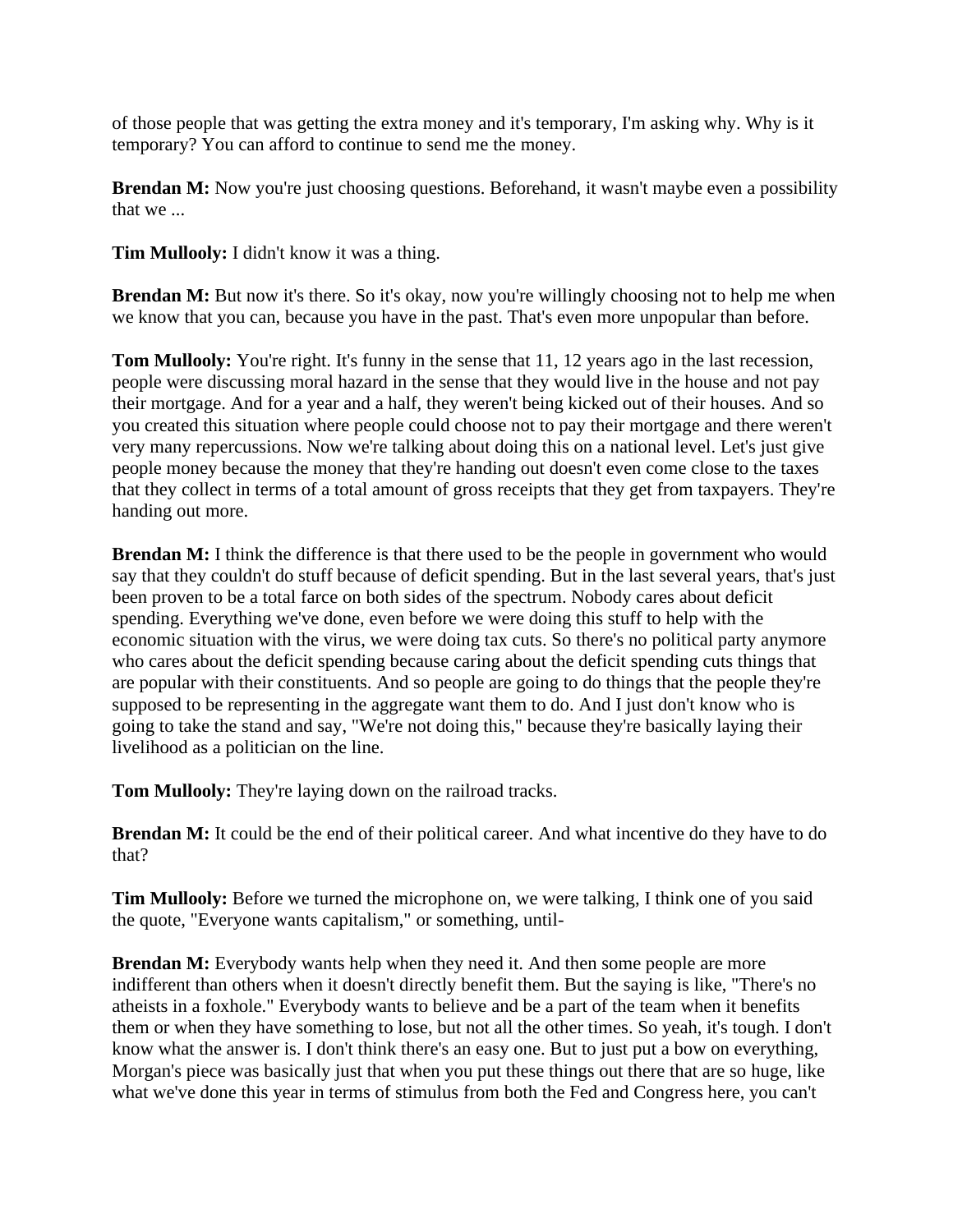walk that stuff back. It's been done now. Like the saying, you can't put Pandora back into the box. It's out there. It's in the world now. And we'll have to see what they do with it moving forward.

**Tom Mullooly:** What's the line from Ferris Bueller? I weep for the future. So Brendan, a moment ago, you said that no matter what color politician is, meaning red or blue, they all want the same thing. They all want to get reelected. And we've got a pretty important election coming up in a few months. And you wrote a piece this week that I think we want to talk about.

**Brendan M:** Yeah. It just seems like every time, especially when we have presidential elections, this one is always the most important one. This is the election to end all the elections. This is the be all, end all. And with that in mind, we get a lot of phone calls from clients and prospects and people who are concerned about what the election is going to do for the markets and for their investments. I wrote a post this week, just taking a look at general consensus going into the last two elections and how it was totally wrong, just to caution people about not getting too tied up in this.

**Tim Mullooly:** Are we going to talk about President Romney?

## **Brendan M:** No.

**Tim Mullooly:** Well, the prospect of him.

**Brendan M:** Yes. So going into the election in 2012, the general narrative was that if Obama were reelected, that it would be not good for stocks. And a year out from his eventual reelection, the market was up 26%, the S&P 500. And so then fast forward to 2016, where everybody was saying, "If Trump wins, the markets are going to tank. It's going to be terrible." And a year out from his election, the market, the S&P 500 is up 23%. both ends of the political spectrum there, both narratives just completely busted. But instead of learning that the narratives that we hear leading up to an election are just not useful, we just believe people again, because I've seen nothing but headlines about how this or that for the upcoming 2020 election means whatever for the markets. If Trump wins, it's going to be good. If Biden wins, it's going to be bad. If Biden wins, it's going to be good. If Trump wins, it's going to be bad. Reverse all the headlines and slap a different news headquarters logo on it. I mean, you see these things everyday now.

**Tim Mullooly:** Literally yesterday, one of the biggest financial profiles out there, Jim Cramer, said that the market went down a couple percent yesterday because a new poll came out that said Biden was leading or his lead grew, or something about Joe Biden. And that was the reason why the stock market went down yesterday.

**Brendan M:** It's irresponsible to tell people that kind of nonsense, as if we know why the market moves on a day-to-day basis.

**Tom Mullooly:** There's so many reasons to come up with to explain away what a market did from one day to day the next, but people get crazy at this time of year, every four years going into these elections. It seems to me, just the first time that I was a broker Reagan was getting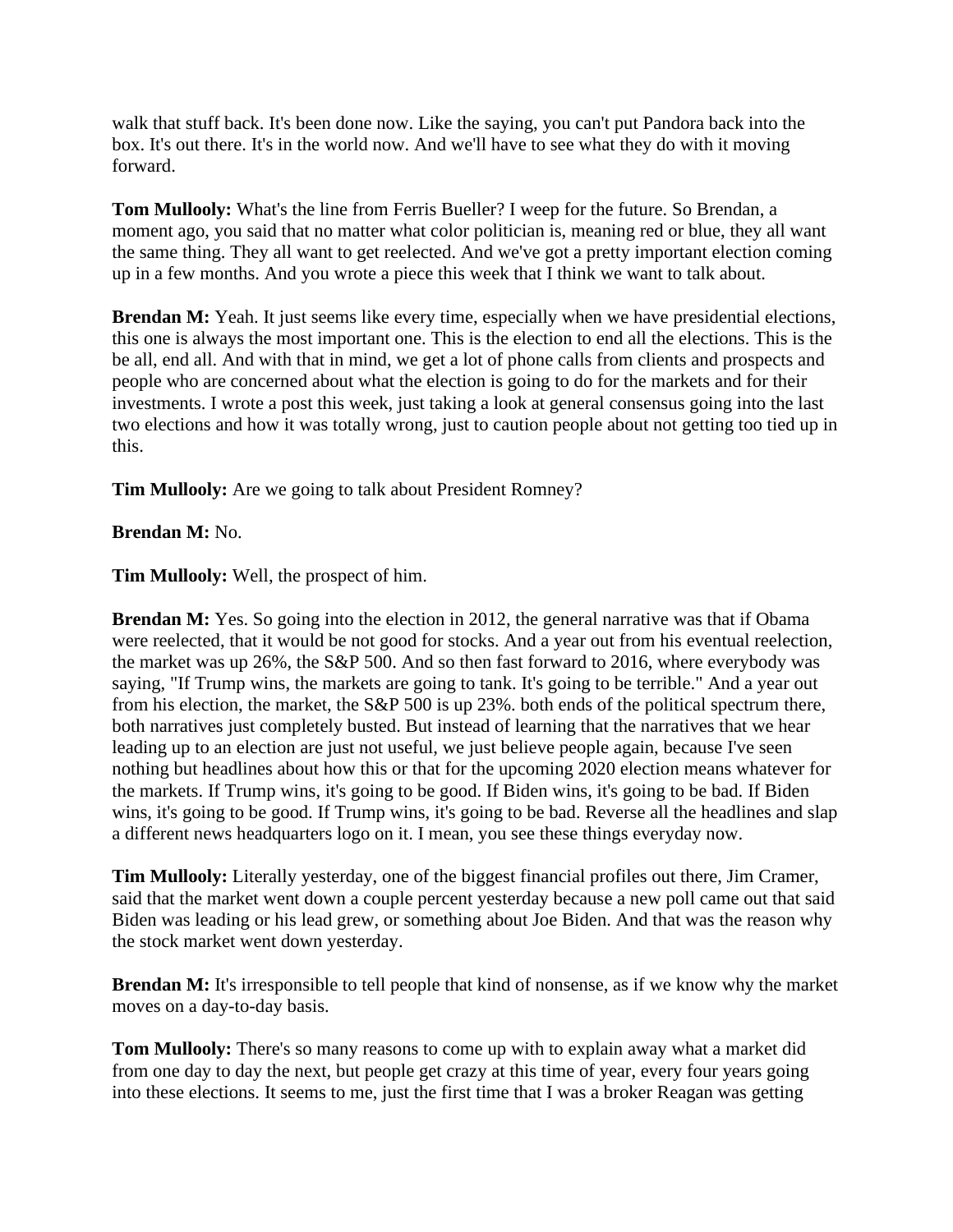reelected. Nobody knew what the true outcome was going to be until the dust settled. But it seems like you're right, every four years, this is the most important election we've ever had as a nation. And I don't know why people get so hung up on this thing, because it's almost like the fever that you hear when people start talking about the Jets or the Giants. They're just wrapped up in their own narrative about what the future's going to hold if my guy loses, or if my guy wins. We find, as you showed in your blog post, and everybody should read it, it doesn't really matter. It doesn't really matter to stocks.

**Tim Mullooly:** Yeah, to the stock market.

**Brendan M:** Market data going back ... You know, I had data from all the presidents since 1920, which was basically just, it showed what the returns were over the course of their presidency, which was just squiggles-

**Tim Mullooly:** It went every which way.

**Brendan M:** ... heading in different directions. Good luck divining something from that. And I had another piece of data that just showed Republican or Democrat, the market has averaged 11% a year over the very long term. I'd caution people against getting too wrapped up in what's going on because ultimately what happens in the US economy and stock markets is a result of the people in this country and the companies that operate in this country and marketplace wanting to get better and wanting to be more profitable, and it's not necessarily a direct result of who's in charge.

**Tom Mullooly:** I can't tell you how many times I've heard, "Well, if this candidate wins, we know the taxes are going up." No you don't. You think they might go up, but they may not. I mean, first of all, you have to get a president that's going to push an agenda that's going to get approved by Congress. It's a tall task. Sometimes the market likes offsetting parties because nothing gets done. Not really a win, but nothing really changes.

**Brendan M:** Maybe it is a win.

**Tom Mullooly:** And that could be a win.

**Brendan M:** Yeah. It's just, people get really crazy about it because in today's day and age, political parties tend to be like sports teams, unfortunately. So you take a tribal mentality, but I think over the course of an investing lifetime, if you skew to one party or the other, in general, the way that things have gone, you're going to be unhappy half of the time. But that doesn't mean you're not going to make money half of the time. I mean, just look at what the market has done over the very long term. On a one year basis, you have better than 50% odds of being positive. And the further you go out, especially as you extend into decades, in the US markets, you have 90 plus percent chance of being up on your investment a decade in, if you can have the patience to do that. And that doesn't matter, there's no asterisks in there that says only if XYZ party is in control for that 10 years. That has nothing to do with it.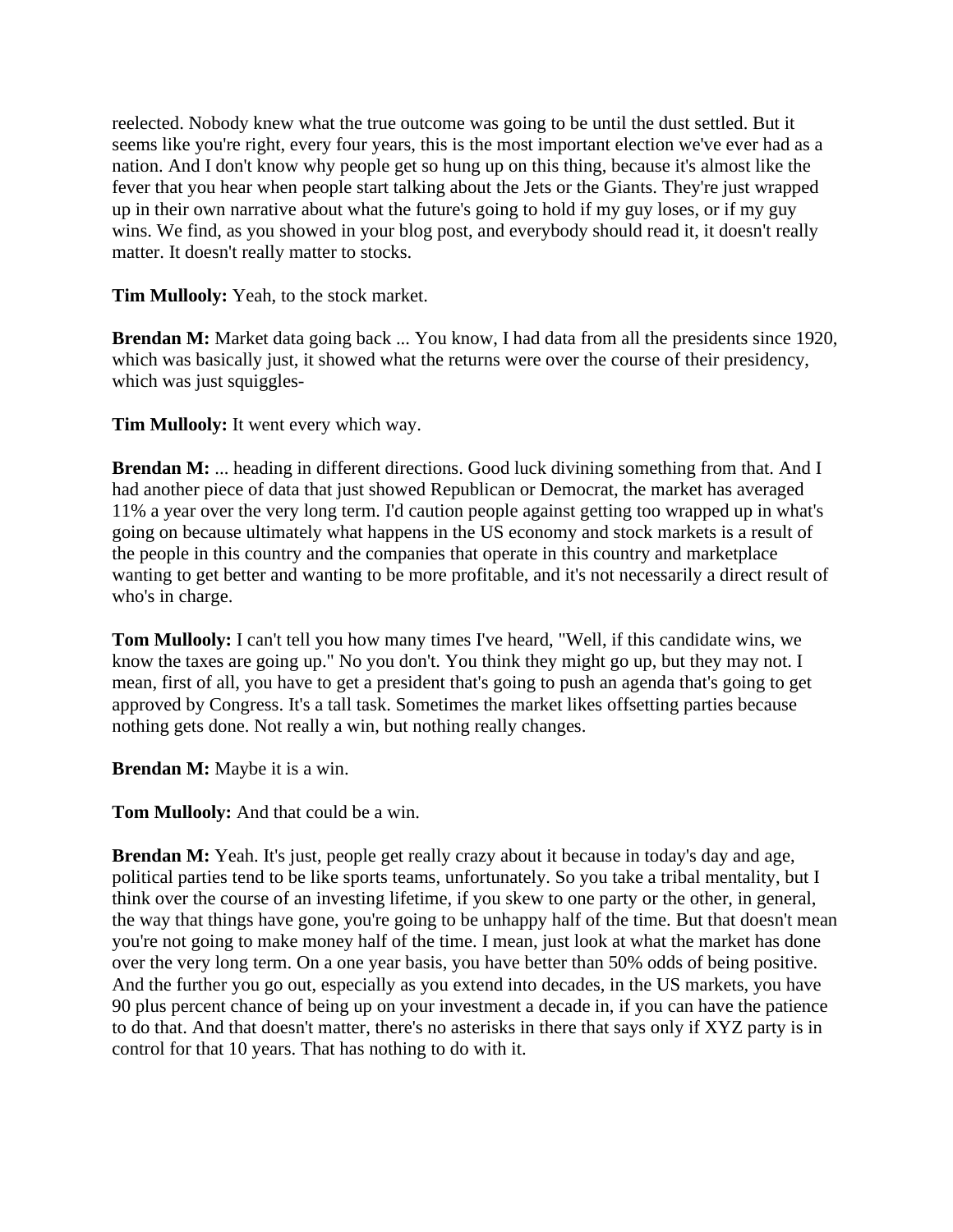**Tom Mullooly:** Tim, you saw another article on MarketWatch this week about expected returns. That ties in nicely with what we've been talking about. Like what to expect if we get Republican win, Democrat win.

**Tim Mullooly:** I think it's just, yeah, what to expect if this narrative continues or this happens. And the article was talking about interest rates and what it says about the prospect of stock and bond returns over the next five year period. So not even the very long-term. Five years in terms of an investing careers is still relatively short term. The author was making a bearish case in a sense for stocks and bonds, because interest rates are so low. And historically when they're this low, adjusted with inflation, the five year outlook for it is not looking good. It just feels like a narrative that, I know since me and Brendan have been here, we've been hearing that the entire time and it hasn't been true. I mean, just in the article, the last example that they gave was the last time that the inflation adjusted rates were this low was 2013. So, a five year period from 2013 to 2018, I mean-

**Tom Mullooly:** Pretty damn good.

**Tim Mullooly:** Yeah. If you took your money out of stocks and bonds from 2013 to 2018, how much money did you miss out on?

**Tom Mullooly:** A ton.

**Tim Mullooly:** I don't know.

**Brendan M:** What the stats in the article we're saying is that the odds are, based on what has happened historically, the odds are with real interest rates where they are right now, that forward returns for five years will be on the lower end of the spectrum. So, do with that what you may. In my opinion, just for planning purposes, planning on lower market returns isn't necessarily a bad thing. But if you're going to use information like this to say, "I'm out of stocks," I think that's unhelpful. There are different ways to use this kind of information.

**Tim Mullooly:** It felt like that was the point that he was, the author was trying to make. He didn't explicitly say, "You shouldn't have money in stocks and bonds," but I got the feel that that's the point that he was trying to nudge to people, is like, "Well, you're not going to make any money in stocks and bonds over the next five years." But at the same time I was reading the article and I was like, "Okay." So let's say what this guy is predicting comes true, there are lower returns for stocks and bonds. Where should I put my money than elsewhere, if I'm not in stocks and bonds? And he didn't really offer any other alternative or a solution. He just presented a problem and then said, "Here," and ran away. It's like, "Well, present an alternative or something. Give your take on where we should put our money instead then." And there was none of that. So I didn't appreciate that.

**Brendan M:** Yeah. If you're going to take your money out of stocks and bonds because real returns are going to be low, then definitely don't be putting it in your bank account because they'll be even lower. That's a virtual certitude. I mean, over time, cash has returned lower than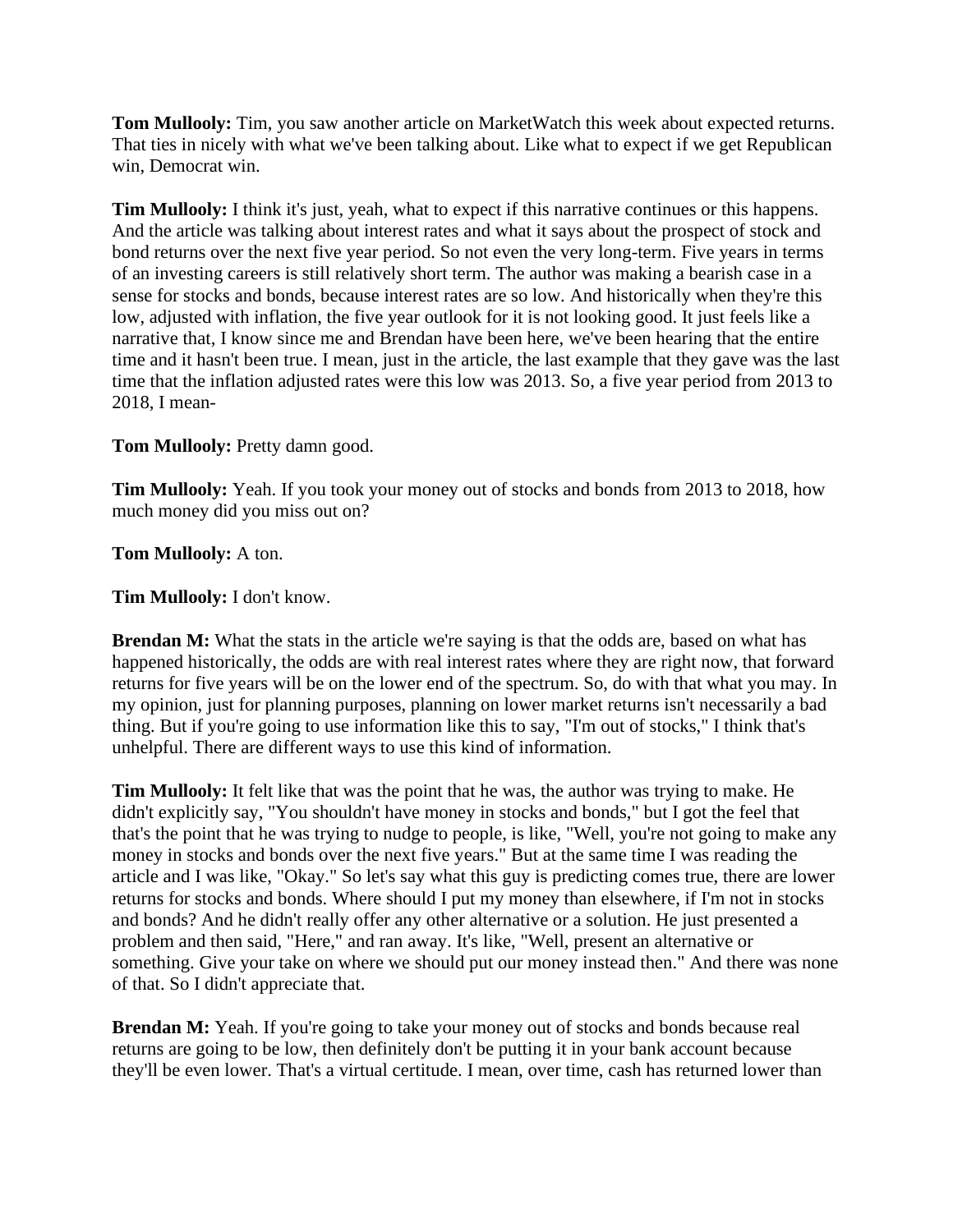stocks, which has returned lower than bonds, which is why there's more risk as you climb up that very same ladder. Just that's how things have worked.

**Tom Mullooly:** And if we're also saying that real returns are low because interest rate's nominal, interest rates are low, and there's no inflation, I can't really make the claim that real estate would do well. Real estate does well because of inflation. So I think, Brendan, your point made the most sense, in the way that if you use this from a planning perspective, we always want to low ball what the returns are going to be in the future.

**Brendan M:** Yeah. Everybody's financial plan works great if you just assume 20% annual returns. Great. Your plan's perfect. Stamp it, done.

**Tom Mullooly:** Yeah.

**Brendan M:** No, we would never do that. So, you can use it responsibly in that sense and you can use things like the CAPE ratio in a similar way to say, "Hey, we don't know what returns will look like over the next five to 10 years." We never know, but this suggests maybe we should be a little more conservative than we otherwise would.

**Tom Mullooly:** Right. To use it though, as an in-out-

**Brendan M:** A timing indicator.

**Tom Mullooly:** ... kind of play. Bad.

**Brendan M:** Bad.

**Tom Mullooly:** Very bad.

**Brendan M:** I mean, nothing is great as an in-out, but this especially. Yeah, I would say one other thing that's baked into this that I just question the usefulness of moving forward, is just the idea in general, that real interest rates are predictive of expectations for growth moving forward. In the past, basically what that's baking in is the bond market, and if interest rates are low, that means people have piled into things like fixed income, meaning that growth outlooks may be poor moving forward. However-

**Tom Mullooly:** All right. Wait, wait. Let's just take a moment to explain what you just said. In the past, people would pile into bonds because out of fear, they're a flight to safety. They're looking at the best guaranteed, so to speak, rate that they could get pile into bonds. You're saying there may be a different reason why rates are so low.

**Brendan M:** There's a different dynamic at work now because we have the Federal Reserve with an unlimited arsenal buying bonds on the market every single day to get cash into the bank so that they can lend to people and stimulate the economy. So, when there's a buyer who is indiscriminate and has bottomless pockets on the marketplace, just vacuuming up fixed income securities, and by the way, also setting the very short term interest rates that all other rates are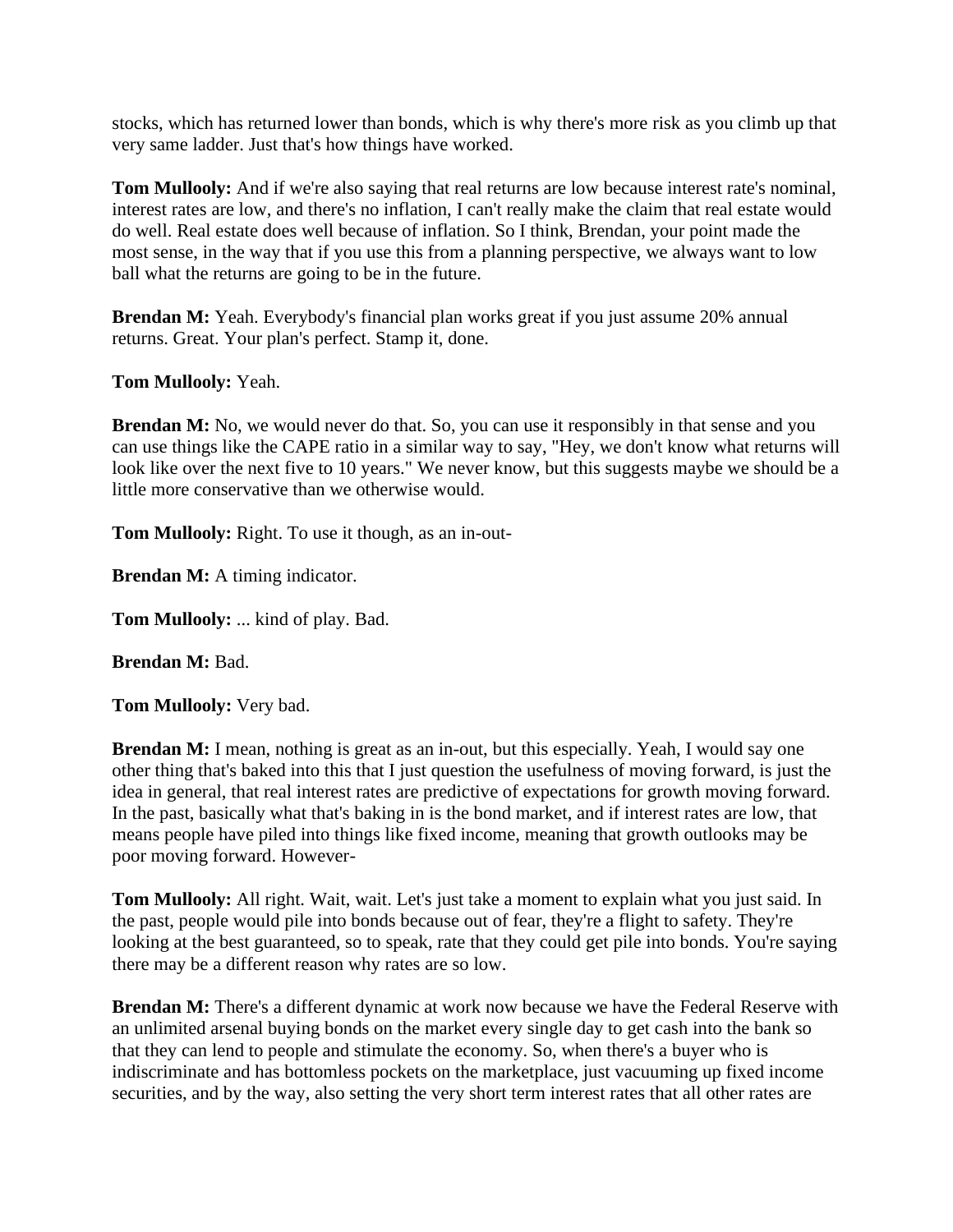relatively based off of anyway, I'm not sure that that indicator of where rates are suggest growth. I feel like it may not suggest anything about growth moving forward. It may just suggest that the Fed is in the marketplace and they're holding rates where they want them to be.

**Tom Mullooly:** So for the listener, think about what Brendan just said in the sense that the Fed is controlling the short term side of the bond market, they're controlling short term rates. They're also out at the longer maturities buying everything in sight. The Fed is buying \$5 billion worth of securities every day.

**Brendan M:** They're buying day LQD. They're buying like an actual ticker symbol in ETF. Like we mentioned earlier in this podcast. Yeah, I don't know. And it certainly looks like based on the evidence that this was useful using a bunch of historical data, but we may find in the future that as the Fed becomes more and more involved in what's going on in the marketplace, that maybe this isn't super predictive of that. And maybe that is why in 2012, '13, when these rates were where they were last time, things weren't so bad on a move forward basis, because what it basically did was stimulate stuff, so the next five years were actually pretty good and rates rose a little bit over that time, but not to such an extent that it strangled the market out. The market was very good.

**Tom Mullooly:** I think Yellen announced in 2014 that they were going to start raising rates.

**Brendan M:** Right, and they raised all of '15-

**Tom Mullooly:** But they didn't start 16 until the end of '15, and through '16.

**Brendan M:** '15 and then '16 and then '17 and then ...

**Tom Mullooly:** In '17, the market was up 30%. It's crazy, with rates going up.

**Brendan M:** Yeah, I don't know what kind of perfect timing indicators are out there. This isn't one. I haven't found one yet either. So if you do, let me know.

**Tom Mullooly:** We have a Slack channel that we use to gather our thoughts when we start preparing for this podcast, and I know I wrote something, Tim, when you posted this article into the channel. And I wrote, "Lower expected returns is something that I have heard since the 1987 crash. Since 1987, over 30 years, there have been people in our line of work telling people you better get ready. We're going to have lower returns going forward." False. Oh wait, wait. Wrong.

**Brendan M:** It's fine. It depends on what ... There have been rolling five year periods of low returns. Look at the early 2000s, or rolling decades of lower returns.

**Tom Mullooly:** 10 years of nothing.

**Brendan M:** They have existed, but I agree with your point that in general, especially as you stretch out the timeframe, it doesn't matter as much. But I mean, there have been periods of low returns and you just have to define it a little bit more. If you just say a blanket statement like,